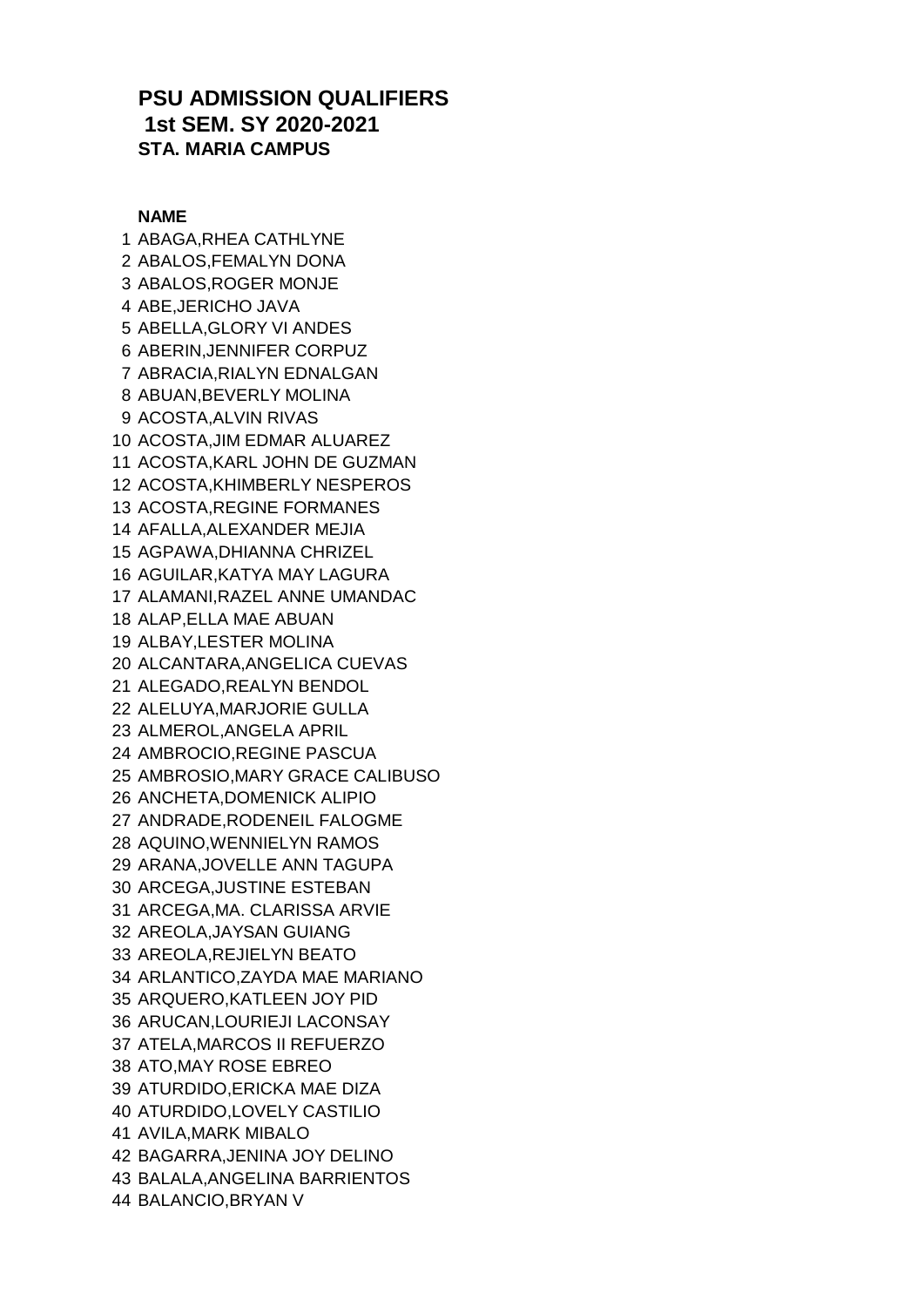BALANCIO,PRINCESS DIANE TUSCANO BALANE,ALLEN BELEN BALBIN,JOANNA TORIO BALBIN,JOHN MARK CODIAMAT BALINO,VICTOR PIOGUINTO BALINO,WELJANE GUERA BALLESTEROS,DANICA DIONSON BALLESTEROS,EDEN JOY CANDELARIO BALTAZAR,BETTYMAY BRIONES BALTAZAR,KATRINA ALAMBRA 55 BAMBALAN, MICHELLE ORIA<sup>'</sup>A 56 BAÃ'AGA, CATHLYN KARYLE FERRER 57 BAñAGA, JANET MARQUEZ BAQUIRAN,APRILYN B BARRACA,MARK BENJAMIN MARQUEZ BARRIENTOS,LIZLEY JANE DE VERA BARROGA,ERWIN FABRO BARROGA,KHEZZEL JEEM PADILLA BASADRE,MA. AMOR J BATANG,ALFRED VINCENT MANANGAN BATUGON,JUN RICK MARRON BAYLON,DENVER MUNDO BAYUGA,JELYN CAMPOS BELLO,LADY MAE AQUINO BENDILLO,ROCHELLE BENIGNO,SHIENA LAARNIE CATUIZA BENITEZ,ALFIE CUEVAS BERMUDEZ,FRANCIS OSIO BERONIA,JEFFERSON MENDOZA BIBAT,ANGELINE BILLENA,DAVE CLINT ESPIRITU BINCE,FEBELYN TRESQUIO BLANCA,ANGEL MAE G. BOLAMBAO,JENELYN HERNADEZ BRIONES,MAY MANGASAR BRUAN,MHERIELLE BULSO BUGAOAN,ROSEMARIE DEL MONTE BUHALOG,GERALDINE LOPEZ BULUAG,CARMELA SABADO BUMATAY,JENY C BUSTAMANTE,ILONAH AREOLA CABANADA,MARK ANGELO G. CABANAYAN,LAWRENCE ROMERO CABANGCALA,ROSELLA MARZO CABANILLA,STEFANIE MOISES CABANTAC,ANA MARIE EBREO 91 CABATBAT, LEAH CARIA<sup>'</sup>O CABBAB,JOHN CLIFFORD RODRIGO CABICO,SUSAN BERNAL CABILES,CHARLS JOHN DAWAL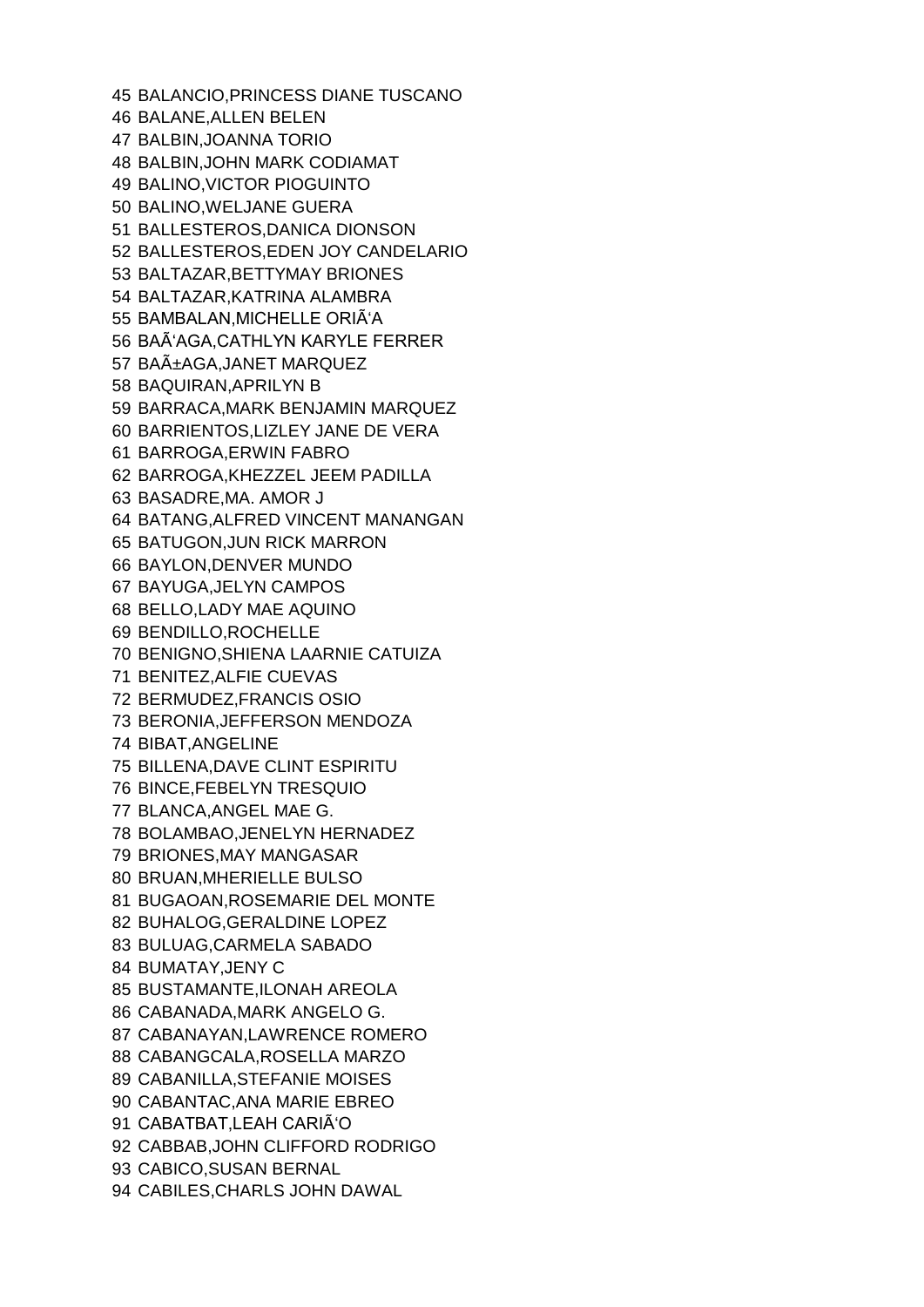CACALDA,JOHN ANDREY ANCHETA CACAY,DANIELA DUYO CADENA,GUIA LAURENCE CASIMINA CALIBOSO,JUDYBOY RAMOS CALING,MILABERT BULAYANG CAMAJEN,JENNILYN SUYAT CAMBE,JESSICA FAITH HISONA CAMPOS,ALYANNA CLARISSE PADILLA CAMPOS,CHRISTINE MYZEL ANTOLIN CANDELARIO,BENZER RAMOS CANILLAS,JESSICA CARGANILLO CAOILE,LADY KRISTINE VILORIA CAPINPIN,MARK WENDEL TERADO CAPULI,JESSICA JOY CASIMIRO CARCHA,ANTONETTE DELACRUZ CARETERO,SHEANN PALARUAN CARIÑO,CONRADO MATOS CASARENO,HAROLD ALCANTARA CASCOLAN,JERMIN MANZANO CASIL,ANGELU FAYE LOPEZ 115 CASTAÃ'EDA, PAMELA JANE PAGADUAN CASTILLO,JEREMY GONATICE CASTILLO,LYN TALPE CASTILLO,VINSON CABANIZAS CATUBIG,RHEA MAE OLEGO CAYABAN,JERSON LUCENA CELOSO,STEPHANIE MATINEZ CERDENIOLA,TRESHIA MAE DUCUSIN CERVANTES,NOVA PELAEZ CHUAN,ARNOLD JOSHUA GAGARIN CHUAN,CRISANTO DACASIN CIUBAL,CAMILLE DEL ROSARIO 127 CLAVERIA, NATHALIE JEAN OPIÃ'A CLAVERIA,REMILYN COLLADO,PRINCE WILLIAM RUIZ COLORADO,MARISOL OMABAO CORPUZ,CRYSTLE RHEA ABO CORPUZ,DIMPLE MARGALLO CORPUZ,JERICK ALMOJERA CUAGDAN,ELSA FLORES DACQUEL,JERIMAE PASCUAL DAGUIO,MARK DAVE FERNANDO DAVID,DENVER CADA DAYANDAYAN,BEA BARRIENTOS DE ARCE,RYAN BLANDO DE GUZMAN,EDDIEZON GALAMGAM 141 DE GUZMAN, PAMELA JOY DAÃ'O DE LEON,LISTER CLEFFORD JAY ROQUERO DE VERA,JERICKSON MENSALVES DE VERA,JOHN RENZO MAYORDOMO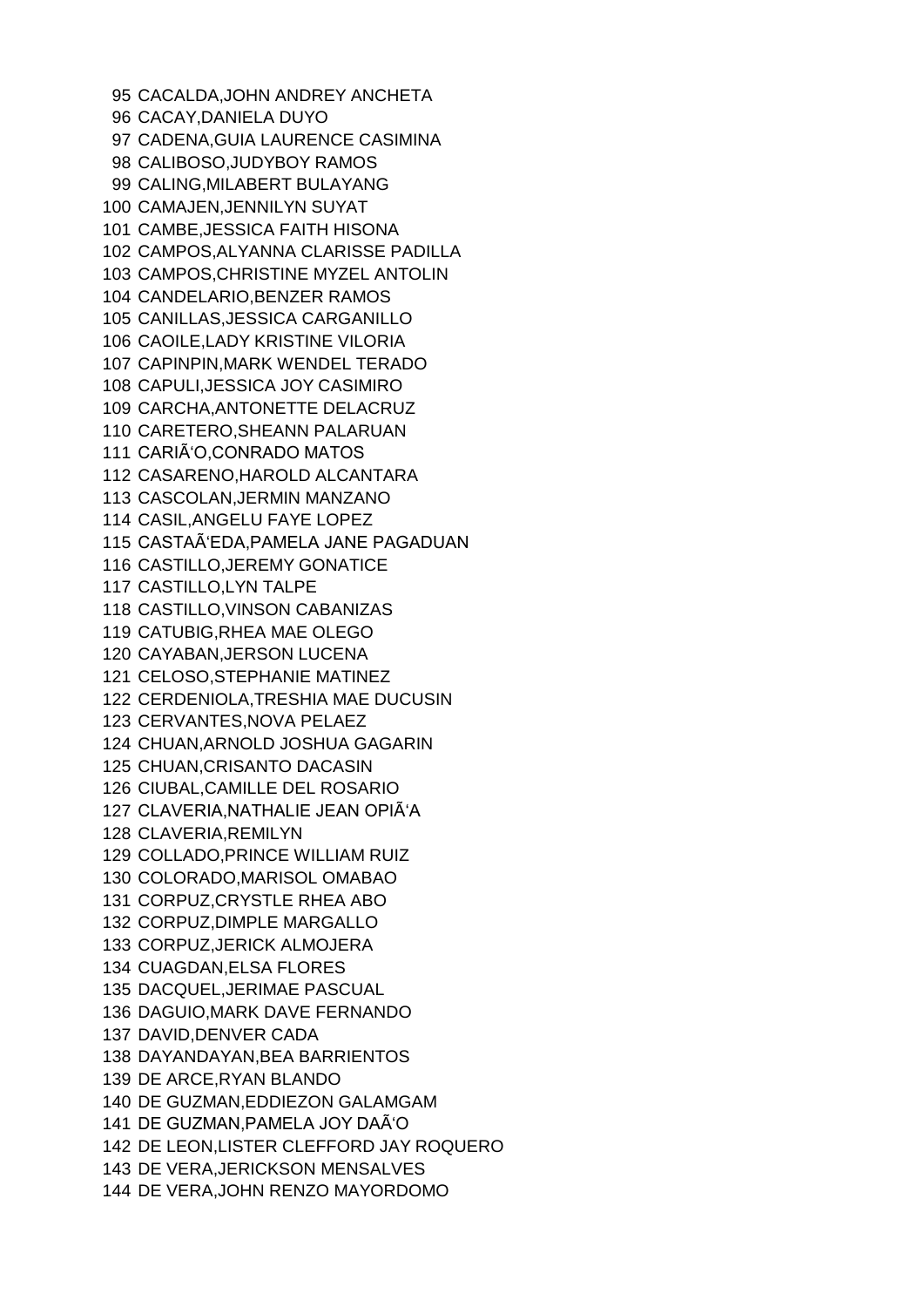DECENA,ANGELINE CERNARDO 146 DEDUYO JR, PROCOPIO SERQUIÃ'A DEL ROSARIO,MINNIE DELA CRUZ DELA CRUZ,ANGEL EVE DANICA ORPILLA DELA CRUZ,CECELIA MAY ABIANG DELA CRUZ,HENRY JHONSON TORALBA DELA CRUZ JR.,SALVADOR ANGEL DELA FUENTE,MARY ANN PASCUA DELA REY,MATEO PEREZ DELA ROSA,JELLEN SUNGCUAN DELEON,ALPHA TINDOG DILLEGAS,MARLO DIOLOSA,MARY JOY ANGEL DISTOR,JHEF PAMPILNA DOMINGO,KATHLEEN GRACE PEREZ DOMINGO,MARIFER UDASCO DOMONDON,RON-RIC MOLINA 162 DOÃ'A, PAULINE CASTRO DUMO,MONREB G. DUNGCA,JENNELYN MILLANO ELEMANCIL,DESIRIE PARILLA EMANIL,SHERILYN CERCADO EPISCOPE,MARK JUSTINE MACTAL ERENIA,JAMAICA ANCHETA ERGUIZA,JULIUS LOPEZ ESPANTO,CHABELITA DASSALA ESPIRITU,CAMILA NIEBRES ESPIRITU,JENNY ROSE FERRER ESPIRITU,PAMELA GRACE SILVA ESPIRITU,RAFAEL KENNETH RAMOS ESQUEJO,ASHLEY ANGEL ESPERANZA ESTRADA,JEWEL JOY BAGAFORO ESTRADA,JUDY ANN CABANTEN ESTRADA,KING RAINER OBILLO FABELICO,JEROSALEA SO FABRO,CHRISTINE SIYANGBIGAY FELICIANO,JAMES KATRIEL SALENGA FELICITAS,FERNANDO JOSE MENDOZA FERNANDEZ,ALEXIS CALAOAGAN FERNANDEZ,LOVELY ROSE ANASCO FERRER,CHARMIE LYN ESCARLAN FIGURACION,TRISHIA LEYTE FLORES,ABEGAIL ALEGADO FLORES,ALLYSA MARIE FLORES,CHRISLYN GAMUEDA FLORES,CYRUSE GLENN DE LEON FONTANILLA,MERLYN DE GUZMAN FORTUNATO,ALEXIS MANESE FUSILERO,AARON MATA GAETOS,JEANBEE MARQUEZ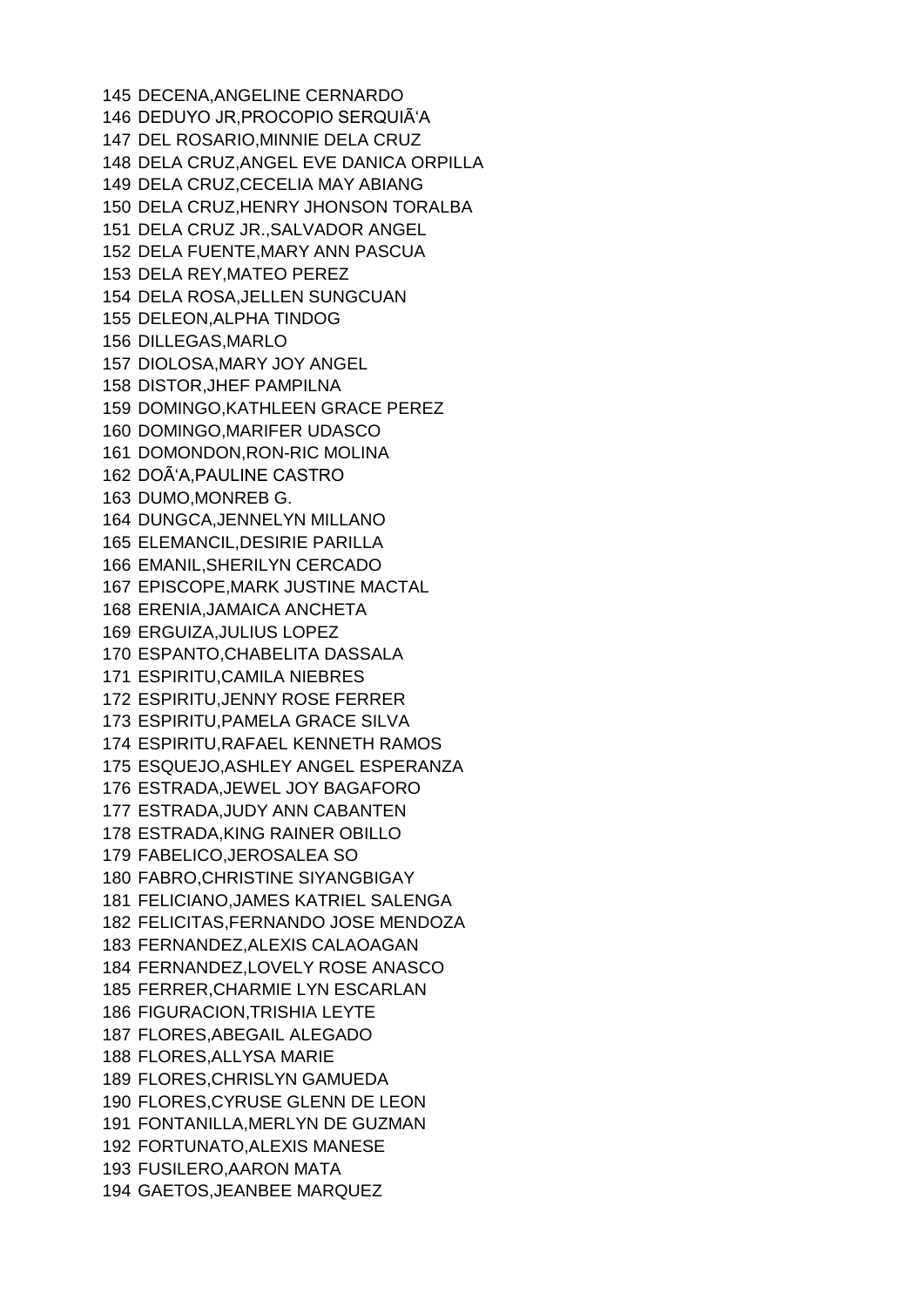GAFFUD,JULIEDIL SANTAROMANA GALAMGAM,ADAH D GALLARDO,MONICA MAE GALAMGAM GALLEGUEZ,NOVELLA BALUCAS GALLEGUEZ,SHERINA DELOS SANTOS GAMBOA,CHRISTUPHER REUVEN MIRANDE GAMBOA,JENNYLYN LACASANDILE GAMBOA,ROMMELYN VERZOLA GAMBOA,STEPHANO FERRER GANADEN,CHARLIE CHAN ANICAL GANADEN,GINEBEL A GAPUZ,JESSICA SORIANO GARCES,LHERMA GUZMAN GARCIA,CHERRY ORBIZO GARCIA,CRISTINE JOY EVANGELISTA GARCIA,DANIELA MAE PID GARCIA,DOROTHY JOY MARIANO GARCIA,JO ANDREA FAITH LABAOAN GARCIA,LORAINE YLARDE GARCIA,MARK LEWAN TUGADE GARCIA,PRINCESS VANESSA GASMIN,ANGEL MAY NOVIDA GASPAR,ARNEL SORIANO GAYAP,DENVIR PASCUA GICO,MA. CASANDRA ANTOLIN GINEZ,JAILYN RAMIREZ GINEZ,MARIANE TUGADE GOLOYA,JAMIE ROMBAOA GONZALES,MARY-ANN DELA CRUZ GORDEVILLA,JENNY SAMBRANO GOZUN,CHARLENE FLORENDO GRAVILES,ALEXANDRIA ALAP GRAVILES,JANET MUNAR GRAY,MELVIN VILLAMUCHO GROMEO,FELY ROSE DOMINGO GUADIZ,NATHANIEL MEDINA GUERRERO,BEVERLY FLORES GUIBAN,PATRICIO JR SANTE HAIL,ALDRICH GABRIEL NOBLE HERNANDEZ,EDRICK JIM DURAN HERRERIA,HANNAH URMENETA HIPOLITO,JOHN LIAM SIBAYAN HIPONA,RUBY MAY TEJADA IBAÑEZ,EDWIN VELASQUEZ IBASAN,MARY JANE FERNANDEZ IBE,HAZELENE JEE GARCIA IGNACIO,JOCELYN DELA CRUZ INES,LAIZA JANE VALDEZ JACOB,XANDRA NICOLE B JAVIER,JOVANA ROSE BIBAT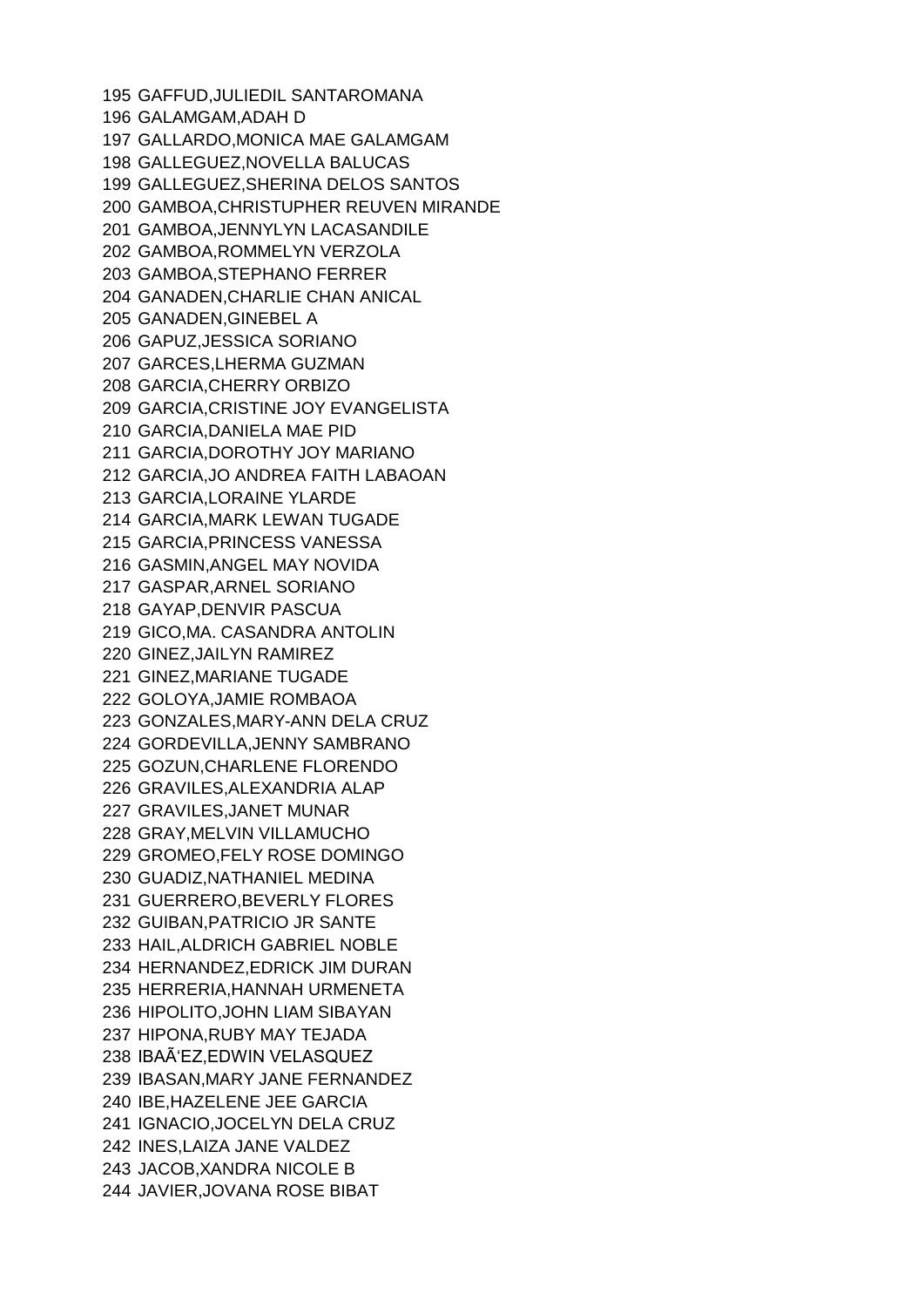JAVIER,NEIL LUIGI CASIO JORDAN,CYREL MAE CHAVEZ JOSE,GLORIA AMBROCE JUAN,JULIE ANN MAQUEDA JULIO,ERIKA FRAGATA 250 JURADO, JEBBIE SERQUIÃ'A JURALBAR,HAROLD SALUDO LABARENTO,JOYCE ANN ASIS LAGASCA,MONALIZA GALERA LAGASCA,RAYMOND GABAS LAGUA,JEREMIAH DELA CRUZ LAMIGO,DAVE GARCIA LAURENCIO,YVON CALANTOC LAUREO,CRISTINE DELA CRUZ LAYCO,ENRICO JAMES ENRICO LAZO,BIANCA LUIS ESTABILLO LEAL,ALYSSA MARIE VASQUEZ LEGASPI,MARY CRIZ TUAN LIAD,MARIA LEONORA ALLAS LIBATON,AERSHEY MARIE ASUNCION LICAYCAY,LIRIO LAPENA LICUDAN,MICA SISON LILAGAN,JULIEAN ISMAEL LLENA,ARCELYN SARMIENTO LLOREN,PAULO ASUNCION LOBUSTA,ANGELO OSIS LOPEZ,ERIKA MAE PERALTA LOVINA,JEMALYN MALARAYAP LOZANO,MARK JUSTINE CABE LUCENA,ALONA BETH MELANO LUCENA,DANICA BALUCANAG LUCERO,NOEMI NACAR LUZANO,BRYAN SINABAN LUZANO,JOHN CARLO ORIGENES LUZANO,KATHLEEN MAYANDOC LUZANO JR,BENJAMIN SINABAN MAALA,JANLEY CYMON MONDALA MACABIO,ELEAZAR BENITEZ MADRIAGA,ERWIN PERALTA MADRIAGA,SHERYL ROSE CUA MAGAOAY,KRISTEL ANNE TOLENTINO MAGAT,ELIZABETH JACOB MAGATAS,ANGELA NICOLE GALERA MAGDASAL,DEBBIE MAE MINA MAGO,MARISH LOPEZ MALATE,MONICA ALMONIDOVAR MANALO,CHRISTINE JOY MABALAY MANAS,CLARISSE JANE C MANGANAAN,LADY ANGEL NATIVIDAD MANUEL,MIKAELA OSIAS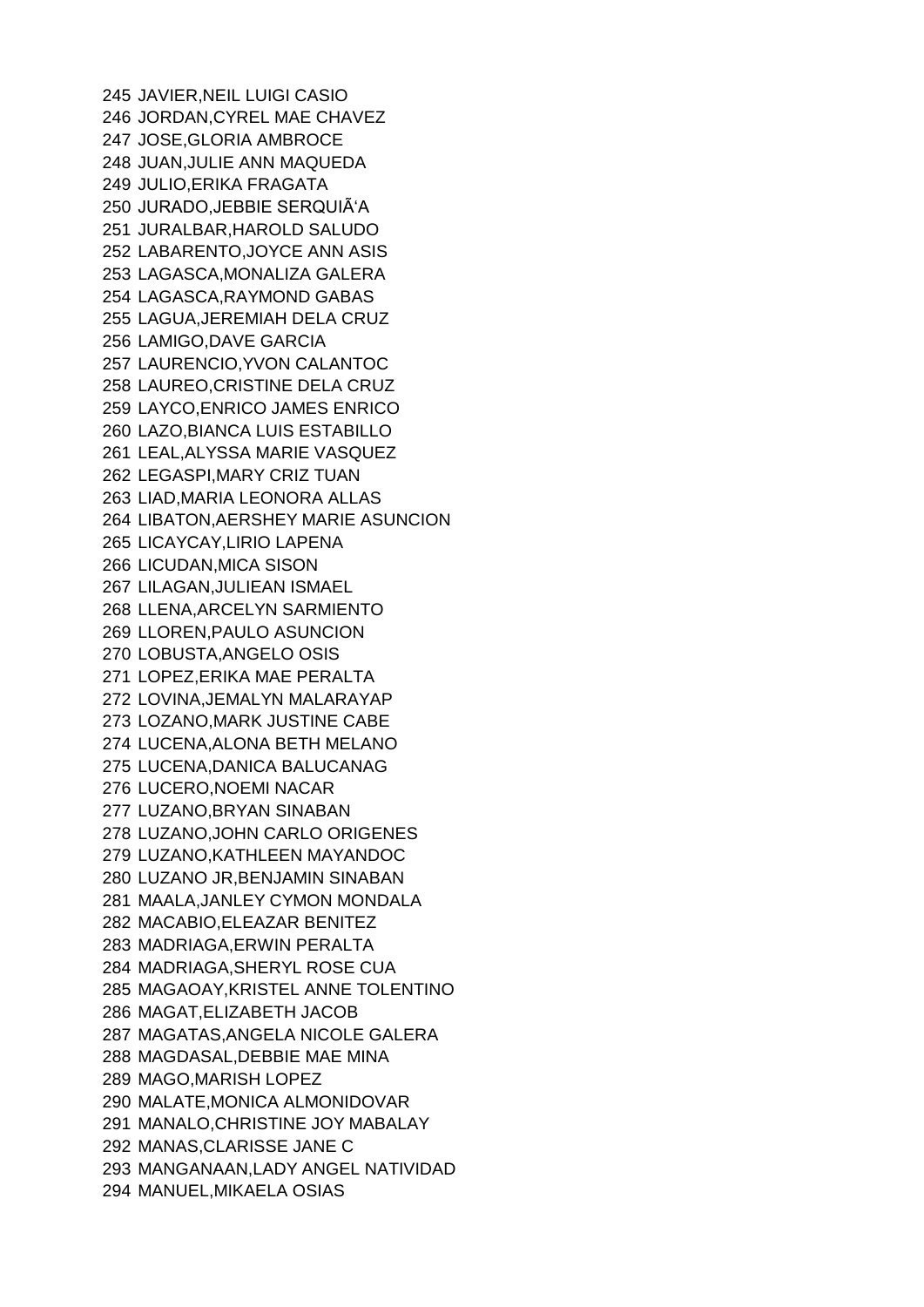MARA,MARY GRACE MACARANAS MARABE,DELMAR LAGUERTA MARASIGAN,RACEL DULLAGA MARILAO,MERCY JOY DUQUE 299 MARIÃ'AS, CHRISTIAN JUDE RAFAEL MARPURI JR,EDGARDO MAGARO MARQUEZ,ARSELYN ARQUERO MARQUEZ,MARK VERGEL PALISOC MARQUEZ,RHOVELYN BURGAN MARQUEZ III,PAULINO LAURETA MARRON,ANGELICA CASANOVA MARRON,RONALYN NALAUNAN MARTICIO,IVY ROSE MORALES MARTIN,RAYMART QUINES MARTINEZ,MAY ANN YRANON MARZAN,JOHN JENSEN ONATO MAXION,WENDY MAE CABANIZAS MEDRANO,JOLLANE LOURDES GULLA MEGALLON,ERIKA ANTOLIN MEIM,JAN KIAN MEJIA,MARYELL FREJAS MEJIA,TRESHA MAE NAVARRETE 317 MENDALLA, JULIE ANN BAÃ'AGA MENDAROS,MARISSA DELA CRUZ MENDIORO,DESIREE VALENCIA MENDONES,LUCKY GOLD DEL MONTE MENDOZA,ANGELIKA CALUB MENDOZA,ARLENE ESPIRITU MENDOZA,CHRISTINE LUESA PARANGAN MENDOZA,JAYLORD REPOLLO MENDOZA,JONATHAN DADIUO MENDOZA,KINGJETHRO ARQUERO MERILLANA,NATHANIEL GARCIA MICABALO,SARAH GRACE APALLA MINA,MARIDEL VISAYA MINA,MARIELLE PASCUA MIRANDA,DESIREE L MIRANDA,JENNY ROSE CABUTOL MIRANDA,JOSHUA MIRANDA,NOEMI RAMOS MIRANDA JR,JEORGE PALARIS MOLINA,ARLYN DE GUZMAN MOLINA,JOVELYN RODRIGUEZ MONANG,MARIA CRISTINA MAE DEL MINDO MONES II,MACARIO DRIO MONJE,LALAINE SERQUINA MONTERO,JOHN KARLO GAMBOA MONTERO,MAYINE LOREN MENDAROS MORALES,ERODVIC VALDEZ MORALES,RAUL ALEGADO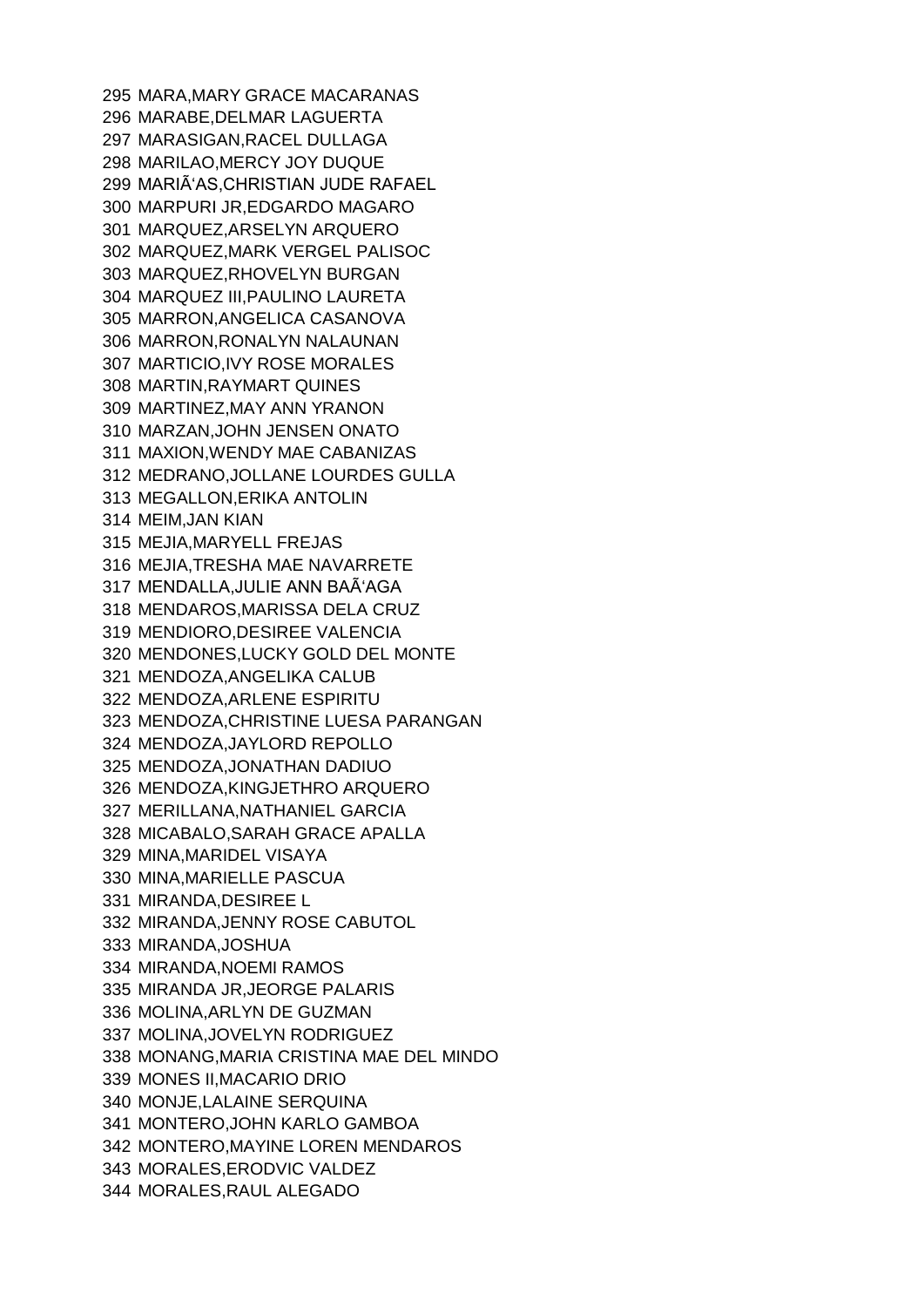MUNAR,ERICKA MAE BERON NACION,PAULINA BRIONES NAIPES,MARY GLO LERIO NARAG,FAMELA JEAN BLASQUILLO NARON,MARY JOYCE MANGAMPO NARVAJA,JUSTIN D NAVA,AARON SIMINIG NAVARRO,JHON CASTRO NAVARRO,JIREH JOY TAGUIMACON NAVARRO III,SALVADOR CANIEDO NAZARAL,LYN-LYN DOMEN NEPALIS,LECIL DOMINGO NESPEROS,IRENE ALMEROL NIÑO,DANICA MAE EUGENIO NIÑO,NOVICH JAN BLANCO NOGAL,ANGELITA MERIALES NOLLAN,DECIE MAE LOMBOY OBENA,CHRISTINE KIMBERLY OCAMPO,JOHN PAUL MACTAL OCHINANG,MARY JOY PULANCO OGOY,ANGELINE DELA CRUZ OLIDAN,KEVIN JAY BERNAL OLIVA,ROWENA FERRERIA OLIVAR,AZEL MAE MILLANO OLIVETE,TRISHA MAY RAMOS OMOLIDA,APRIL ROSE P 371 OPEÃ'A, BRENT PEREZ 372 OPEÂ'A, LORILYN JOY TABAG ORBILLO,JENNY HIBALER ORDEN,JOVELYN ABUAN ORDONIA,SHAINA MACABIO ORIA,MARK IAN MONDOC ORPIANO,JESSICA MACANAS ORTIZ,ROGEL ALBERTO OSIO,MARY ANN BUMATAY PADILLA,JHUN REY CODIAMAT PADILLA,MARIEFE BELDA PADILLO,JOHN MARK TRINIDAD PAGAL,GENESIS PALADO PAJELA,DESIREE CARVAJAL PALDING,LEONARD LIZARDO PALMA,JOSHUA ESTRADA PANGILINAN,DENCEL MARICK DACPANO PARILLAS,DAISY CABADING PARTO,JAN REX MENDOZA PASAWA,GINA JOY BRUAN PASCIOLES,JAYRICK TORIO PASCUA,RENALYN BEREDO PASCUAL,APRIL GRACE BAUTISTA PASCUAL,DON RAYNON GOROSPE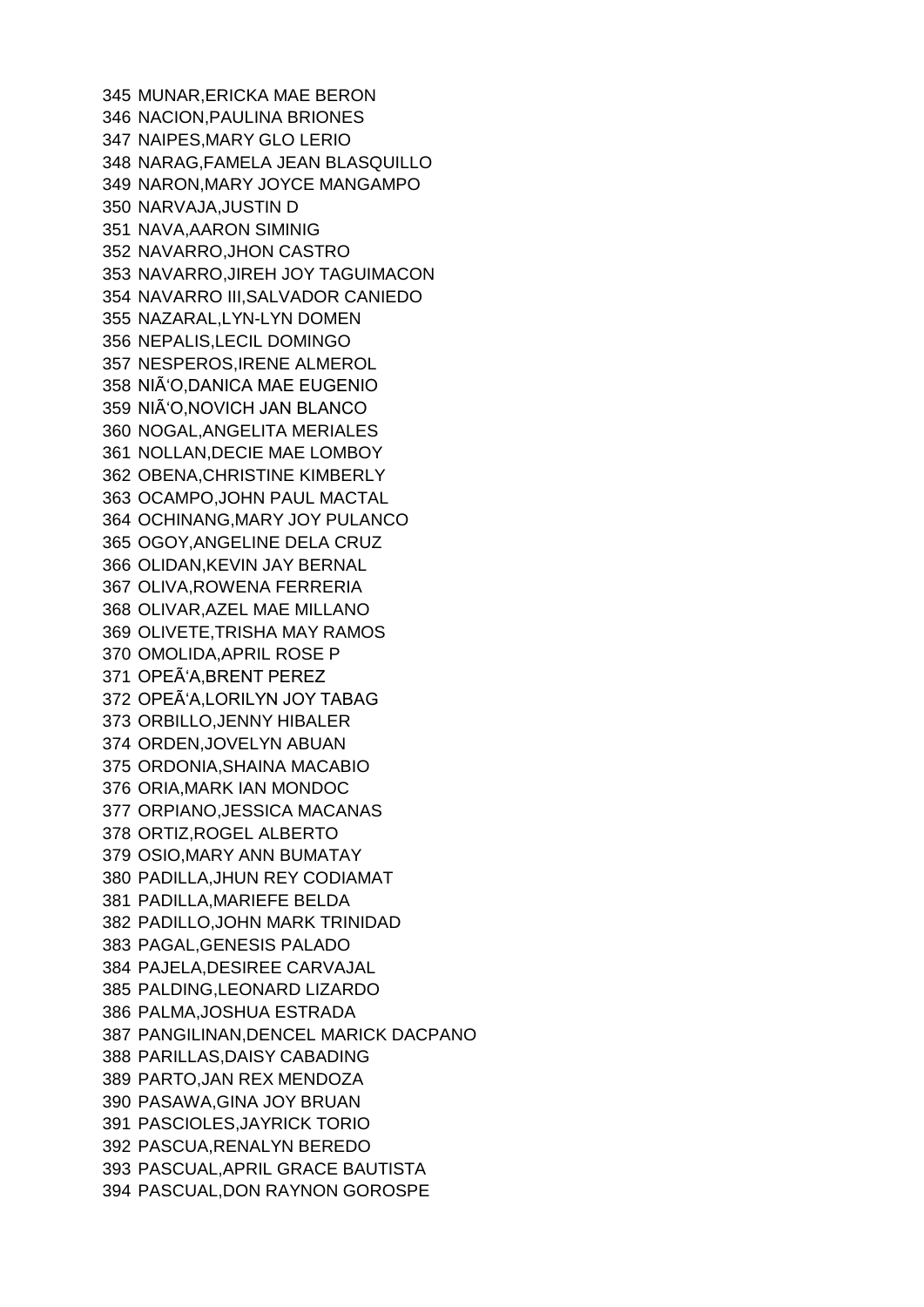PATACSIL,CHRISTIAN SAGUN PECIO,EDEL JOHN LAVARIAS PEREZ,ARMAE BALDO PERICO,GRACE SOLIS PESCADOR,JENNIE CARDENAS PIASTRO,JENNY ROSE VILLANUEVA PLASTINA,APRIL DULAY POLICARPIO,MARIPETH CANALE PRADO,MARC EDILBERT RAMOS PREJILLANO,JOANA MAY ANDON PREJILLANO,KRYZELE ROSE RALLOS PULIDO,JUNEL ALCANTARA QUIMADO,MARGIELYN ESTEBAN QUITOLA,CLARENCE CALANTOC QUITOS,JAYSON ARELLANO RAMIREZ,APRIL ANN DE GUZMAN RAMIREZ,BENJIE MINA RAMIREZ,CHRISTINE DE VERA RAMIREZ,JAYVERLINE CALUB RAMONAL,JEHU TAGHOY RAMOS,ANGELIKA MACANAS RAMOS,ANGELINE MACANAS RAMOS,CHENNY AGUSTIN RAMOS,CRISTY GUILLERMO RAMOS,FROILAN RAMIREZ RAMOS,JEACEL FUSELERO RAMOS,MAHARLIKA P RANOT,ARMHEL PALMA RAPISURA,HILLARY SOTELO RAQUEPO,MATTHEW PHILIP FUSILERO RAQUEPO,SHELLA MAE GONGORA RAYMUNDO,CATHERINE KC PALER REGUA,ALEXIS ONOFRE SABADO REYES,LOVELY JESSA TAGULAO RINGOR,CATHELINE TORRES RINGOR,TRECY LOCQUIAO RODRIGUEZ,JIO JARAMILLO ROMEO,SHARRY UINAS ROMERO,MARK RUSSEL TORRES ROSARIO,JAY-AR MORENO RUIZ,AIRA MAE LAYUGAN RUIZ,LEA ORINA 437 RUIZ, LEA ORIÃ'A SABADO,MYLENE BUSTILLO SABADO,NICOLE FAITH GONOZ SAGUN,JONAH MAE OBRA SALADINO,JERICH0 ANTOLIN SALAMANCA,LEONIDA VILDE SALUDO,MARC JOVEN ADVINCULA SANCHEZ,MA.TERESA SABELLANO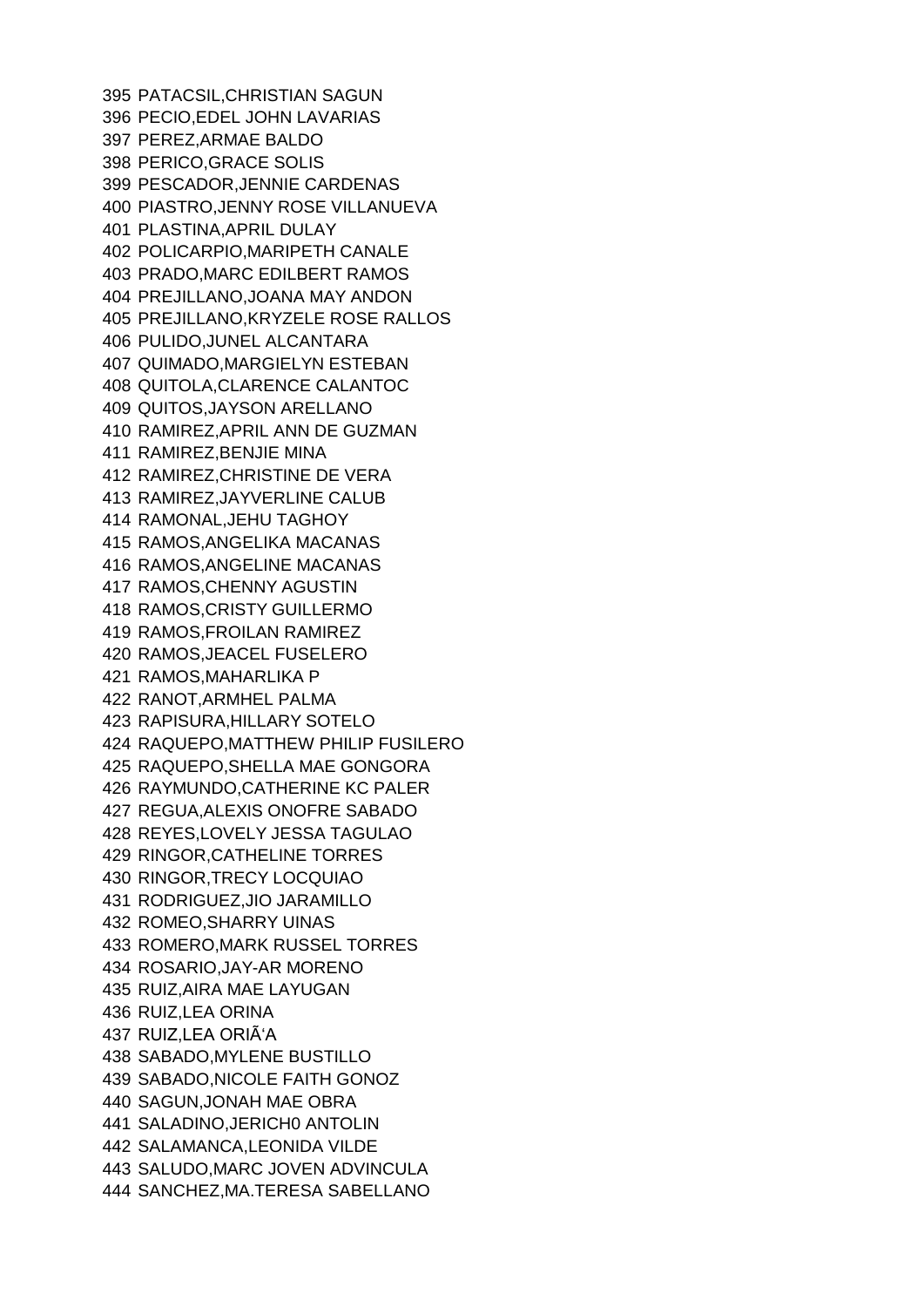SANCHEZ JR,LEONARDO PAALAM SANSANO,MEL JIEZL OLAIS SANTOS,AMY VECINO SANTOS,JONATHAN RUEME SAPASAP,TRICIA MAE RAMIREZ SARIBAY,IMEELOU PESCADOR SERMONIA,ROSELYNE BALINO SERRA,SHERWIN GAMBOT SERRANO,BABY ERLINDA NAVARRO SERRANO,NORMAN NAVARRO SOBERANO,JESSICA TUBERA SOLIVEN,JECHEL ALMOJERA SORIANO,ANGELO JOSEPH SUERTO SOTTO,MARYFER SUBAC,VANESSA MAE DASALLA SUPANG,DARREN PANDO SUYAT,PRINCESS DIANE PADILLA TABAYOYONG,CIPRIANO CESARIO TABUCOL,DEBBIE LOU LUPASI TADENA,ROCEL BAUTISTA TAGARRO,PATRICO FLORES TAMAYAO,KIMBERLY BUMATAY TEJADA,AIMAE REYES TEJADA,DENVER DAN BAGAYAN TENEDERO,ROSEMARIE TENORIO,RYAN ACE ALCAUSE TIU,IRISH MERA RODRIGUEZ TORIBIO,ELLEN MAE GINEZ TORIO,NICOLE ANN GUIRREN TORRALBA,FEBIE GRACE OBILLO TORRES,IRONE TUBALE,JOHN PAULO MOLINA TUBIG,FRENCESS VIERNES TUMBAGA,DIANNE FE SAKIWAT UBALDO,DIANA JANE SADAC UMAYAM,JOSH ALFRED DAIT VALDEZ,ASHIKA JANE DONCILLO VALDEZ,ELIJAH DAGDAGAN VALDEZ,LEA MAE UDAN VALDEZ,VIVIAN TUMBAGA VALENCIA,WELLA ESTEBAN VALLEJOS,MAE ANGELINE PERALTA VELANO,NICOLAH GRACE HORA VELASCO,SANNY JANE GAPASEN VELICARIA,BRYAN JO ALE SIBAYAN VELICARIA,MHEL-JEANE LIGERO VENDIOLA,MARIELLE RUBANG VENTURA,JENNIFER FERNANDEZ VERANO,RANIEL NOVEDA VIBAR,JEWEL MARK B